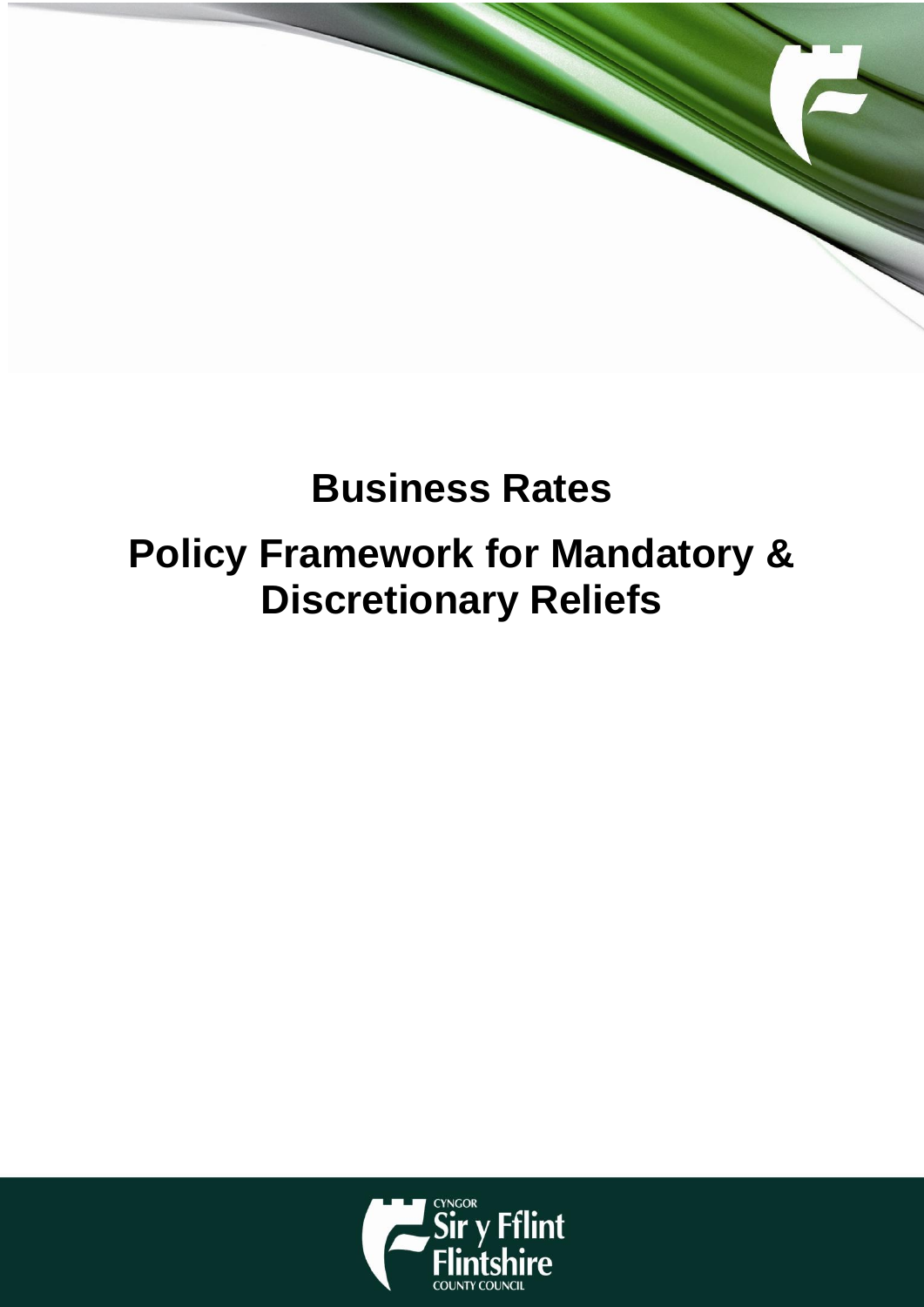## **VERSION CONTROL**

| Version   Version Date | <b>Author</b>       | <b>Description</b>                                                                                                                                                                                                                                 |
|------------------------|---------------------|----------------------------------------------------------------------------------------------------------------------------------------------------------------------------------------------------------------------------------------------------|
| 31/05/2016             | <b>David Barnes</b> | Introduction of revised<br>framework (to take effect from<br>$2017 - 18$                                                                                                                                                                           |
| 20/02/2017             | <b>David Barnes</b> | <b>Draft Revised framework (to</b><br>take effect from 2017-18)<br>which provides additional rate<br>relief to small Charities,<br><b>Voluntary and Community</b><br>organisations occupying<br>small premises with a rateable<br>of up to £6,000. |

### **CONTENTS**

| <b>Section</b>                          | Page    |
|-----------------------------------------|---------|
|                                         |         |
| <b>Introduction</b>                     | 3       |
| <b>Summary of Legislative Framework</b> | 3       |
| <b>Mandatory Rate Relief</b>            | 4       |
| <b>Discretionary Rate Relief</b>        | $4 - 5$ |
| <b>Application Process</b>              | 6       |
| <b>Communication Process</b>            | 6       |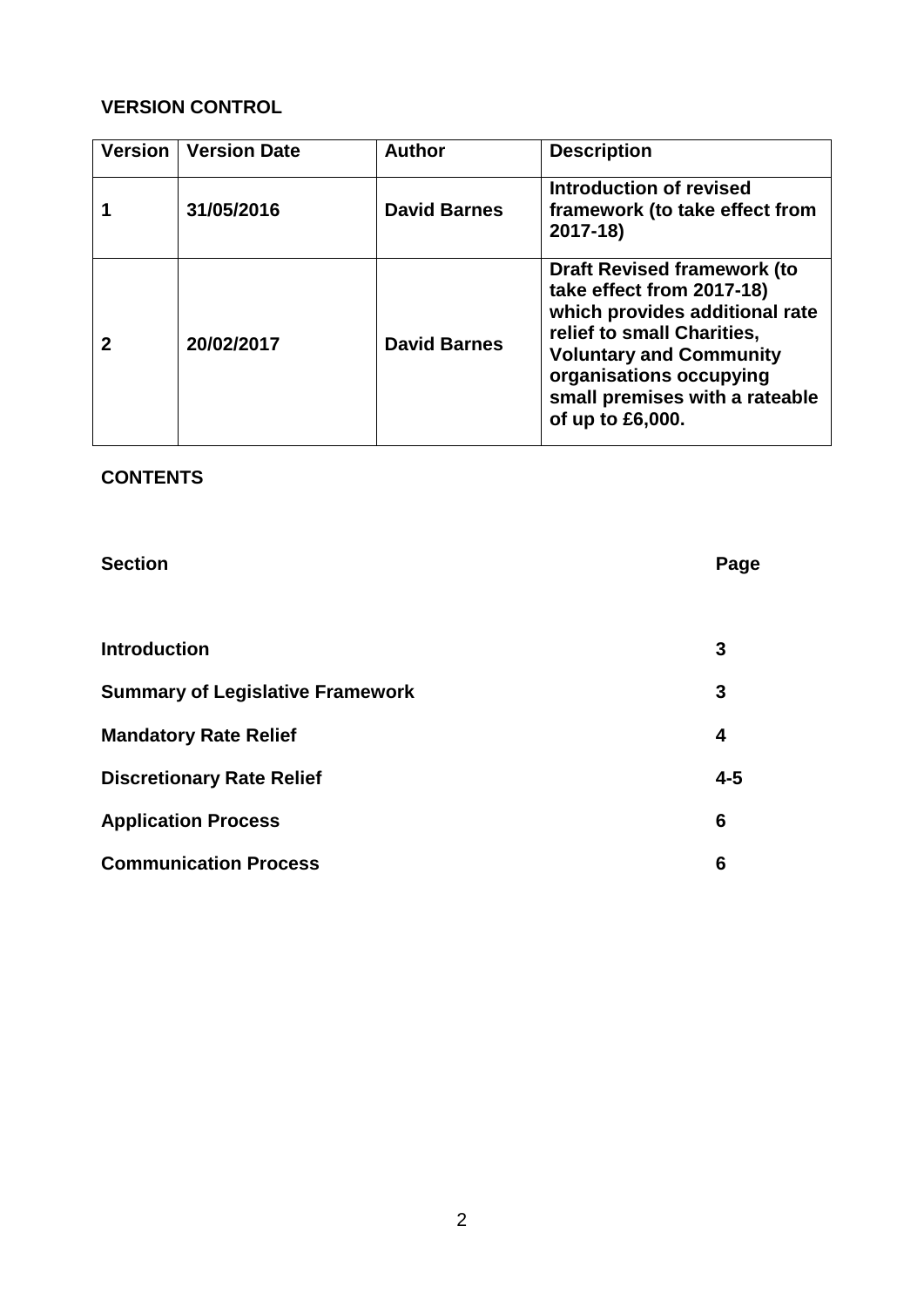#### **1.0 Introduction**

- 1.1 This document sets out the Councils framework on awards of Mandatory and/or Discretionary Rate Relief for Business Rates.
- 1.2 Although each application will be considered on its own merits, this document provides a framework within which officers may exercise delegated authority to deal with business ratepayers consistently and fairly.
- 1.3 Welsh Government periodically introduces relief schemes for particular categories of ratepayer, for example the Small Business Rate Relief Scheme and the Wales Retail Relief Scheme. This framework is not intended to cover such schemes since the qualification criteria are set by the Welsh Government.
- 1.4 Discretionary Rate Relief for Charitable, Voluntary and 'Not for Profits' organisations will be awarded on a continual basis, subject to a minimum of 12 months and one full financial year notice if any ratepayer is impacted by a future change to this framework policy. In other words, if notice of a change which results in an increase in the amount payable is not given by 31st March, relief would continue at the same level for a further two years.
- 1.5 This policy framework also deals with the emergence of new organisations that are structured and set-up as 'not for profit'. The framework introduces more clarity around qualification rules for Community Interest Companies and Social Enterprises to demonstrate they exist as 'not for profits' where the premises are used for charitable, philanthropic or religious purposes, or concerned with recreation, education, social welfare, science, literature or the fine arts.

#### **2.0 Summary of Legislative Framework**

- 2.1 The law relating to reliefs for Mandatory and/or Discretionary Rate Relief is contained in the Local Government Finance Act 1988, specifically:
- 2.2 **Section 43** relates to occupied property and requires Mandatory Rate Relief where the ratepayer is a charity or trustee for a charity and the property is used wholly or mainly for charitable purposes. This section also includes provisions for Community Amateur Sports Clubs (CASC).
- 2.3 **Sections 47 and 48** permit Discretionary Rate Relief for charities and other organisations of prescribed type. Section 47 also includes provisions for CASC
- 2.4 **Section 69** of the Localism Act 2011 amended Section 47 to permit local authorities to grant discretionary relief in any circumstances, if it is reasonable for the authority to do so, having regard to the interests of council tax payers in its area.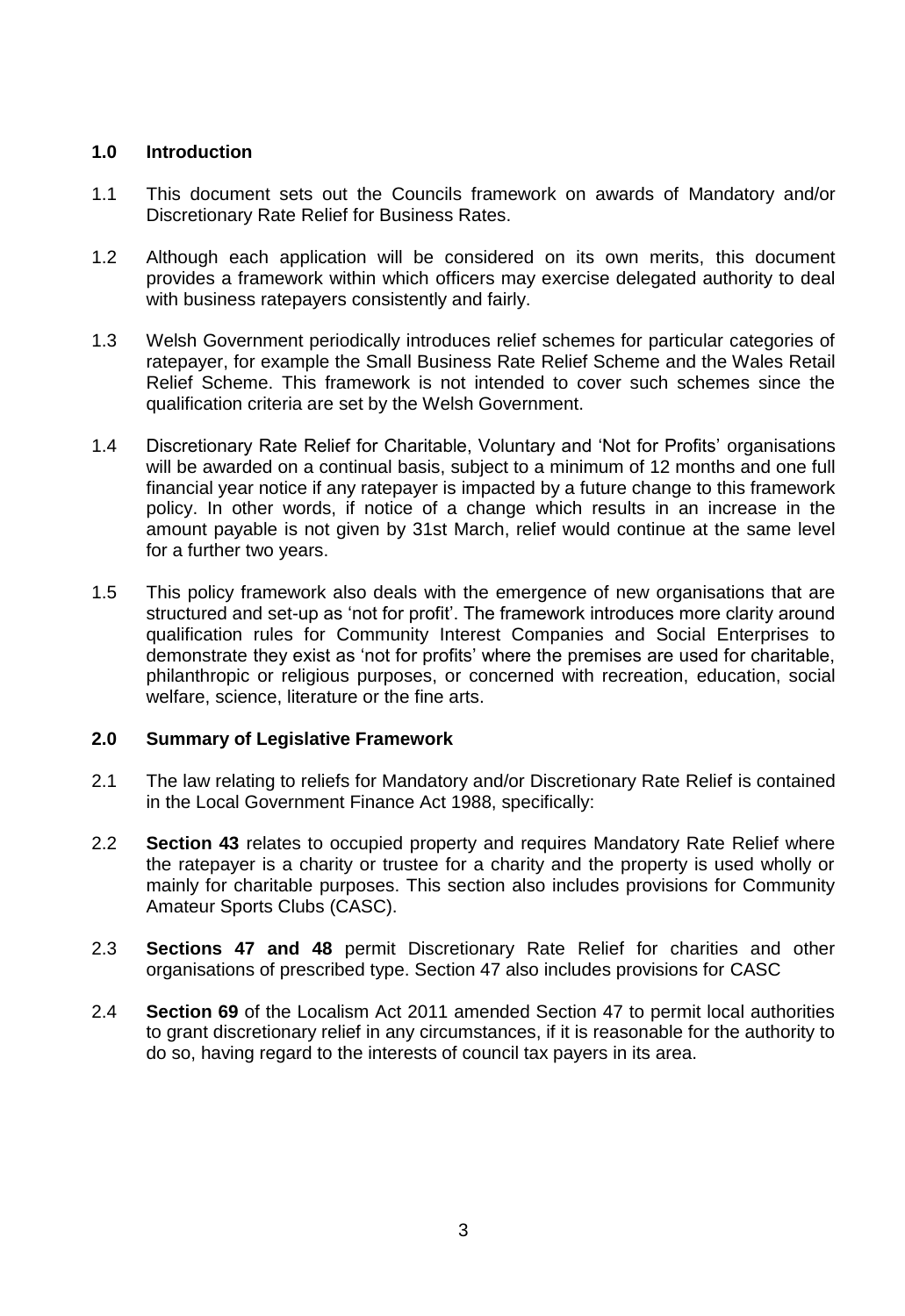#### **3.0 Mandatory Rate Relief**

- 3.1 In order to qualify for Mandatory Rate Relief an organisation must not be conducted for profit and the property they occupy must be wholly or mainly used for charitable purposes, or those of a Community Amateur Sports Club. If the property is empty it must appear that when next in use the property will be wholly or mainly used for charitable purposes.
- 3.2 Organisations typically qualifying for Mandatory Rate Relief are: charities registered under Section 3 of the Charities Act 1983; those excepted from such registration:; charity shops, provided that they are wholly or mainly used for the sale of goods donated to the charity and proceeds from sale are used for the charity only; registered Community Amateur Sports Clubs (CASC).
- 3.3 Entitlement to Mandatory Rate Relief is at the level of 80% of the gross rates payable. The cost of awarding Mandatory Rate Relief is funded entirely by Welsh Government.

#### **4.0 Discretionary Rate Relief – Charitable, Voluntary groups, Sports clubs and 'Not-for-profits' organisations**

- 4.1 In cases where ratepayers are registered Charities or registered as a Community Amateur Sports Club (CASC) and thereby entitled to 80% Mandatory Relief, the Council **will not** usually consider awarding additional Discretionary 'top-up' relief for those Charities or CASC''s who occupy premises with a rateable value of £6,001 or greater.
- 4.2 In cases where ratepayers are registered Charities or registered as a Community Amateur Sports Club (CASC) and occupy small premises with a rateable value of up to £6,000, in addition to entitlement to 80% Mandatory Relief, the Council will usually award additional Discretionary 'top-up' relief of 20%.
- 4.2 In cases where Voluntary, Sports Clubs and 'not-for-profit' organisations are not registered with the Charity Commission or as a CASC, Discretionary Rate Relief for those organisations who occupy premises with rateable values of £6,000 or less, will usually be annually awarded Discretionary Rate Relief at a level of 100%, apart from golf clubs who may receive an annual award at a level not exceeding 40%.
- 4.3 Voluntary, Sports Clubs and 'not-for-profit' organisations who occupy premises with rateable values in excess of £6,001 may receive an annual Discretionary Rate Relief award at a level not exceeding 80%, apart from golf clubs who may receive an annual award at a level not exceeding 40%.
- 4.4 To qualify for Discretionary Rate Relief, the ratepayer will usually be a sporting club/society or other not for profit Community Interest Company or Registered Social Enterprise, occupying premises wholly or mainly and used for the sole purpose of philanthropic or religious purposes, or concerned with recreation, education, social welfare, science, literature or the fine arts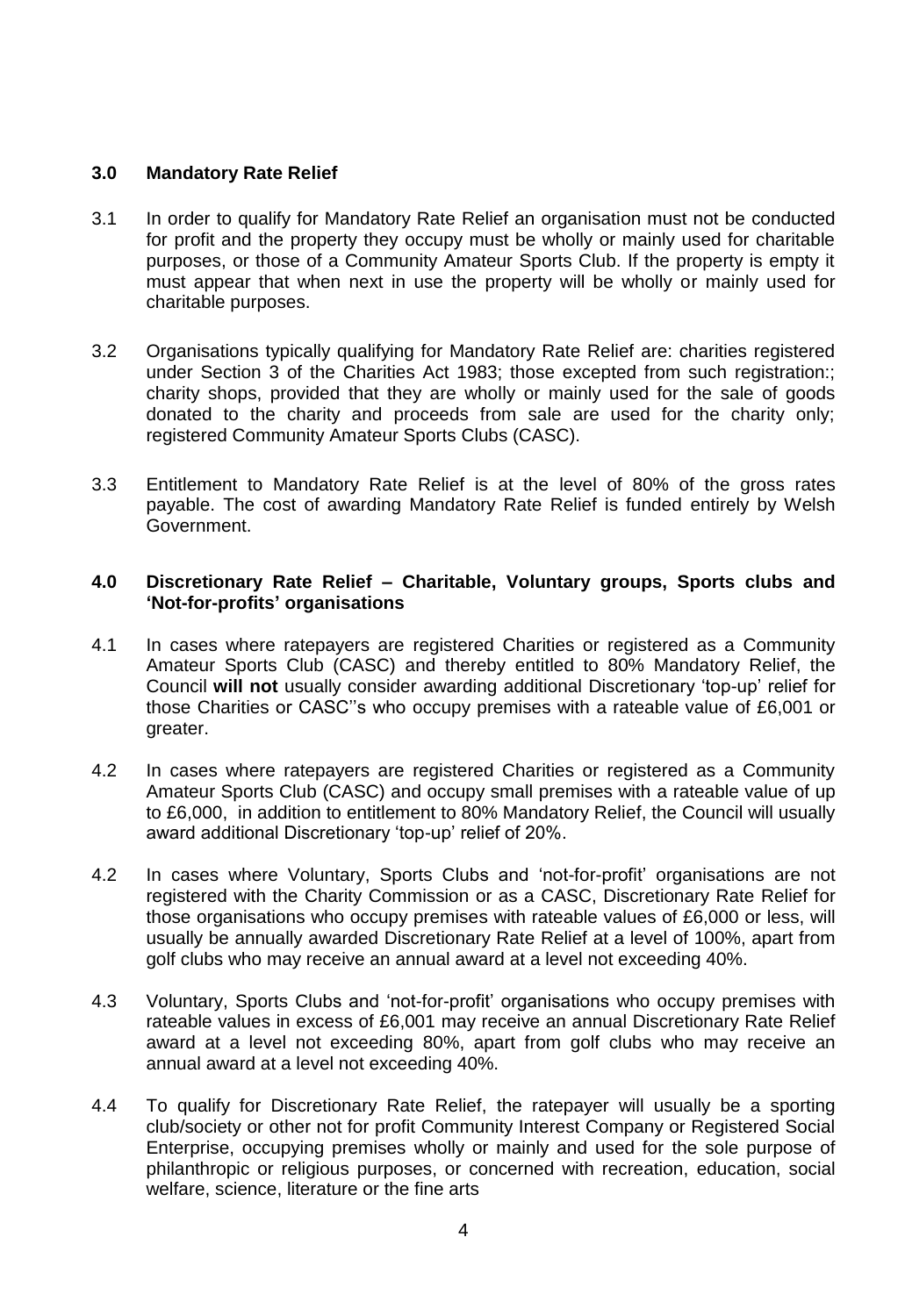- 4.5 For the purposes of awarding Discretionary Rate Relief, 'not for profit' organisations will be considered as those not conducted or maintained for the purpose of making a profit and whose surpluses are used to further achieve their aims and objectives rather than distribute income to the organisations shareholders. For easy understanding these will typically be member or community serving organisations.
- 4.6 The key test to establish 'not for profits' will centre around whether they are genuinely run as 'not for profit', To aid decision making considerations will be made around:
	- Assessing the memorandum and articles of association to determine the type of organisation, and that it is not for profit and/or for a social purpose associated with charitable, philanthropic or religious purposes, or concerned with recreation, education, social welfare, science, literature or the fine arts - ensuring these elements are built into this document with clarity and what happens to any traded surpluses
	- Consideration of the initial business plan and audited accounts to check whether traded surpluses are re-invested each year for advancement of their mission and social purpose.
	- Assessing on an annual basis, submitted audited accounts and any revisions to the memorandum and articles of association to ensure the application of surpluses are as detailed in their memorandum and articles and to monitor/prevent building up of excessive reserves.

#### **5.0 Discretionary Rate Relief – other commercially operating organisations**

- 5.1 The Council can also provide discretionary relief in any circumstances in line with the Localism Act 2011. This is subject to the condition that, except in the limited circumstances specified, the Council may only grant relief if it would be reasonable to do so having full regard to the interests of council tax payers who would ultimately finance the full cost of providing rate relief in these circumstances.
- 5.2 The framework that will be adopted is for the Chief Officer Community & Enterprise and Cabinet Member for Corporate Management consider any applications received for discretionary discounts falling outside the scope of the policy in section 1.03 to be considered on their own merits using the following criteria:
	- Requests for reductions will be required in writing with a full business case and documentary evidence in support of the need for relief
	- The Councils finances allow for a reduction to be made
	- It must be in the interests of Council Tax payers and the wider public interest to grant a reduction
	- All other eligible discounts/reliefs have been considered prior to seeking discretionary rate relief